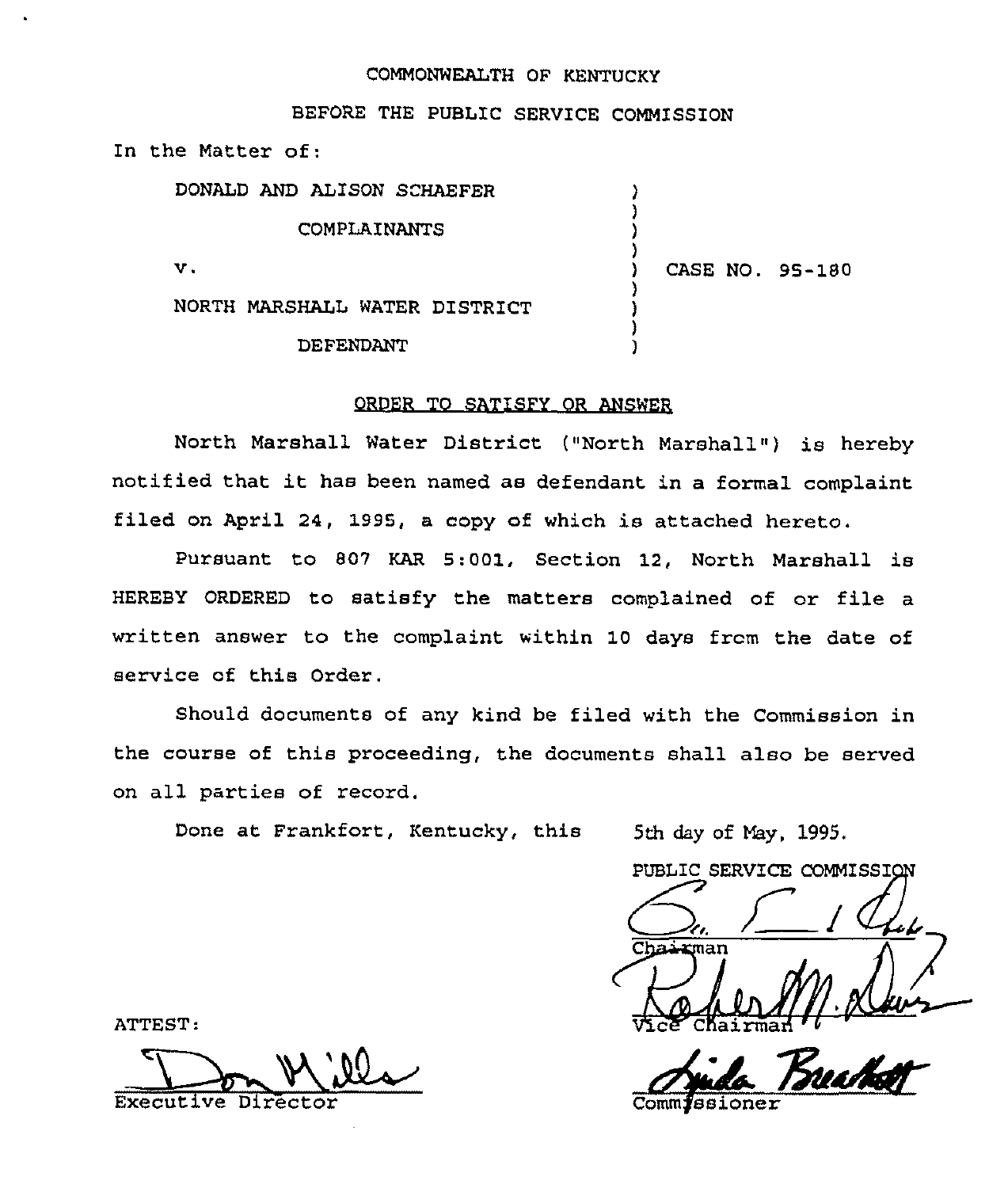#### BEFORE THE PUBLIC SERVICE COMNISSION

| Donald and Alison Schaefer<br>188 Black River Road<br>Gilbertsville KY 42044 | No.                                       |
|------------------------------------------------------------------------------|-------------------------------------------|
| VS.                                                                          |                                           |
| North Marshall Water District<br>55 Prankfort Road                           | RECEIVED                                  |
| Benton KY 42025                                                              | APR 24 1995                               |
|                                                                              | PUBLIC SERVICE<br>COMMISSION<br>COMPLAINT |

The complaint of Donald and Alison Schaefer respectfully shows:

- That Donald Schaefer, Manager of Engineering, snd  $a<sub>1</sub>$ Alison Schaefer, Secretary Chief, both of 188 Black River Road, Gilbertsville Ky 42044 and consumers of North Marshall Water District, both being complainants.
- b. That North Marshall Water District (NMWD) located at 55 Frankfort Road, Benton Ky 42025, being the defendant.
- c. That NMWD:
	- 1. On December 15, 1994 elected to change the residential water meter without notifying the complainants.
	- 2. Upon the restoration of service, the complainants contend, NMWD turned the water valve on too fast and caused the coupling on the Complainants' side of the meter to begin leaking.
- The following events occurred: d.
	- The leak went unnoticed until 1/8/95. The Complain<br>notified NMWD on 1/9/95 in the A.M, that a leak had  $1.$ The leak went unnoticed until  $1/8/95$ . The Complainants developed following the meter change. Complainant were notified of the meter change by father who lives across the street.
	- $2.1$ NMWD inspected the leak and stated it was on the<br>Complainants' side of the meter. NMWD discontinued<br>service, with Complainants 'approval, until the leak was<br>fixed.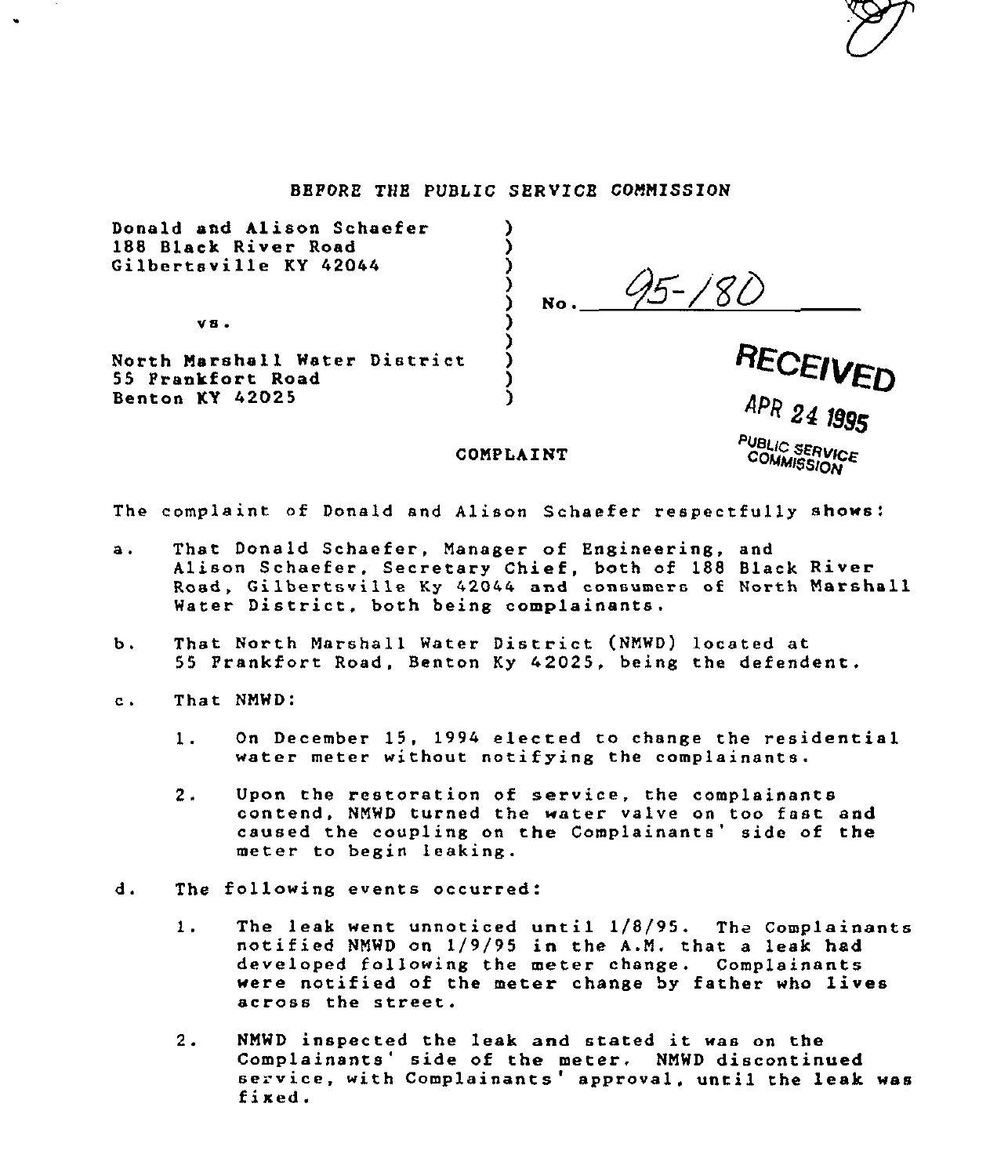#### BEFORE THE PUBLIC SERVICE COMMISSION PAGE TWO

- $3.$ Nr. Schaefer called WNWD at 12:30 pm on 1/9/95 to ask about the problem. <sup>A</sup> message was left for the Manager to return the call since she was currently busy.<br>call was returned.
- 4. Mrs. Schsefer celled NNWD 1/9/95 in A.N. snd spoke with clerk about the problem. She was told that we had the leak and that we would have to fix it.
- $5.$ The leak was fixed by a plumber at 8:00 A.M. on the 10th of January, 1995. Complainants' plumber inspected the coupling snd said it appeared to be installed properly snd was tight. He said the leak was probably caused by turning the water valve on too fast after the meter was changed.
- Mrs. Schaefer called NNWD at 8;00 A.N, on the 10th of  $6.$ January, 1995. She was told that the meter read 22 when it was installed snd now read 3,129 which indicated 319,700 gallons. She was also told the meter was changed since it was hard to read.
- $7.$ The Complainants attended the next regular Board of Commissioners meeting to plead their case. While attempting to explain the situation the Complainants were loudly interrupted by a NNWD employee who began yelling and claimed that they (the Schaefer's) knew about the leak and did not report it because water had to be standing on the ground, and that the coupling was improperly installed.

The Complsinants continued to try to plead their case by explaining that:

- a. The meter is adjacent to rip-rap and <sup>a</sup> culvert under the road with a downhill direction, and the leak was not apparent.
- b. It had rained <sup>a</sup> great deal since 12-15—<sup>94</sup> and the ditch and culvert had been wet anyway.
- Water pressure in the residence did not change  $C \rightarrow$ due to the extremely high water pressure at the point of delivery.
- d. The leak did not occur until the meter was changed.
- e. The service lateral was less than five years old and installed by a plumber.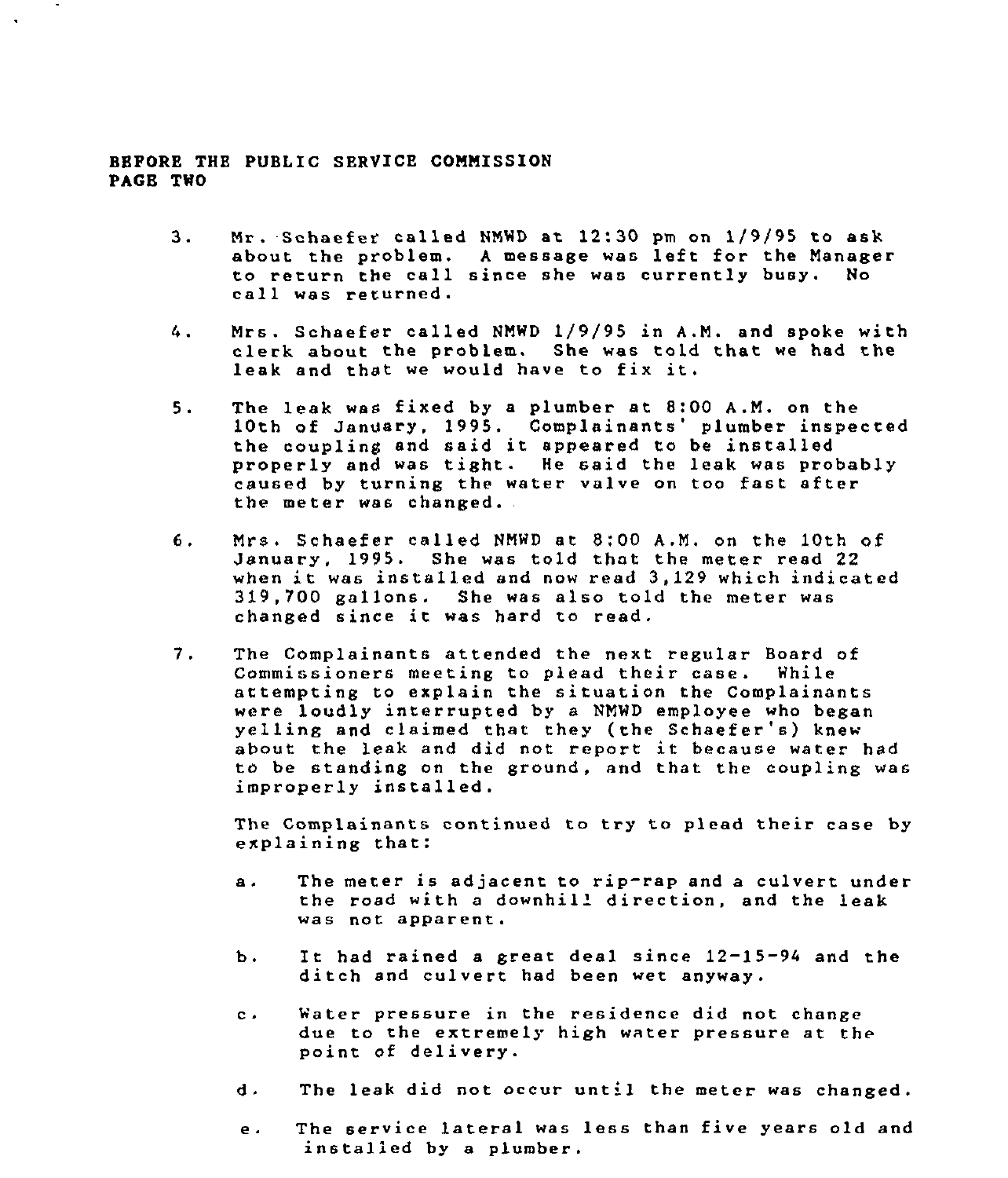#### BEPORE THE PUBI IC SERVICE CONNISSION PAGE THREB

- $f$ . The coupling was presented to the Board showing that the service line was forced from the tight coupling. One of the Board members commented on how tight the coupling was.
- NMWD stated:
- a. The coupling was inproperly installed.
- b. The Complainants did not report the leak promptly.
- $\mathbf{c}$ . The Complsinants should have noticed <sup>a</sup> reduction in pressure
- d. Water had to be standing in the yard.
- The service lateral shrunk due to the excessively  $\mathbf{e}$ . cold water (35 degrees P).

The HNWD requested thar. the Complainants leave the coupling for discussion and visual inspection purposes, The HNWD agreed not to alter the coupling, since it had not been disturbed after being taken out of the ground, as litigation may follow.

NMWD did the following:

- Sent the coupling to the manufacturer and had it<br>tested. When it was returned, the schedule 40 pvc  $a<sub>1</sub>$ pipe, which had been tight in the coupling, had been<br>removed and the clamp and retainer loosed. The removed and the clamp and retainer loosed. The<br>evidence had been destroyed. A letter of test results is attached and identified as Exhibit 'A'.
- 8. The complainants attended numerous meetings from January to April 13, <sup>1995</sup> at the invitation of NMWD to resolve this complaint. At one of the meetings <sup>a</sup> NNWD employee admitted partial responsibility for the leek and stated that they should maybe adjust or forgive the bill.

At one meeting the NNWD stated that they would survey other area water districts to determine their adjustment policies for leaks, with <sup>a</sup> view to possibly changing their own policy of "no adjustment of leaks" on the consumer's side of the meter.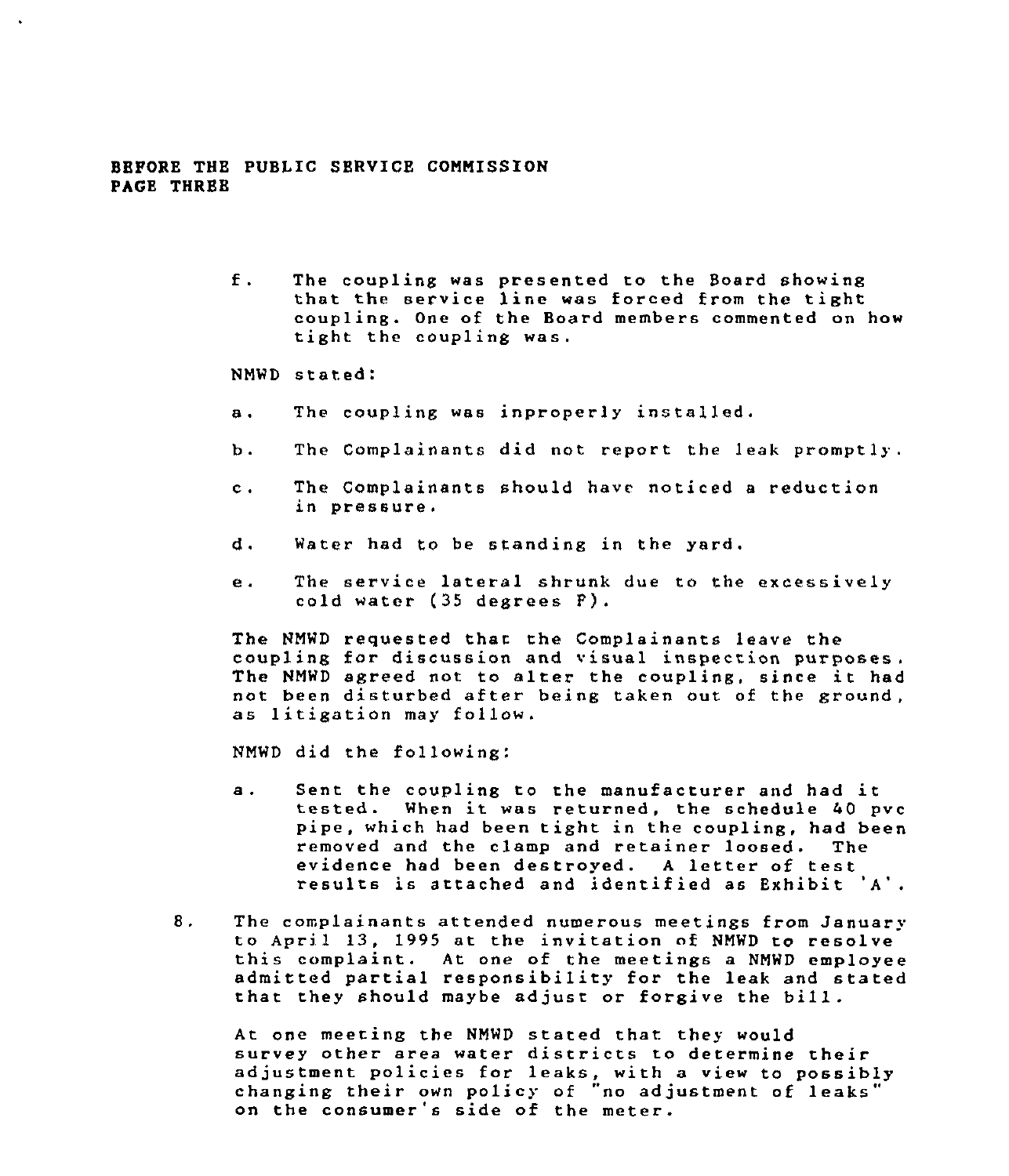#### BBFORE THE PUBLIC SBRVICE COMMISSION PAGE FOUR

At the meeting on April 13, 1995 the following was discussed:

- а. NM'WD stated that they had investigated adjustment policies of other area water districts. They said policies varied and NMWD did not want to change their policy.
- Ъ. The Ford Meter Box test results were discussed Many contributing factors were present during the time of the leak.
	- 1. Water temperature was <sup>35</sup> degrees F.
	- 2. Movement of the Coppersetter (coupling) during meter change-out.
	- $3.$ <sup>90</sup> PSI working pressure. (This was corrected by NMWD employee to in excess of 100 PSI).
- Complainants were told to pay the bill or take  $\mathbf{c}$ . NMWD to small claims court.

Wherefore complainants ask that the Commission rule that NMWD:

- 1. Remove the \$600.00 charge for the water leaked from the service coupling that was damaged during meter change-out.
- 2. Pay the complainants \$72.62 for the repair of the coupling. A copy of the bill is attached and identified as Exhibit 'B'.

Dated at Gilbertsville, Kentucky chis 19th day of April, 1995.

RESPECTPULLY SUBMITTED BY

DON AND ALISON SCHAEPER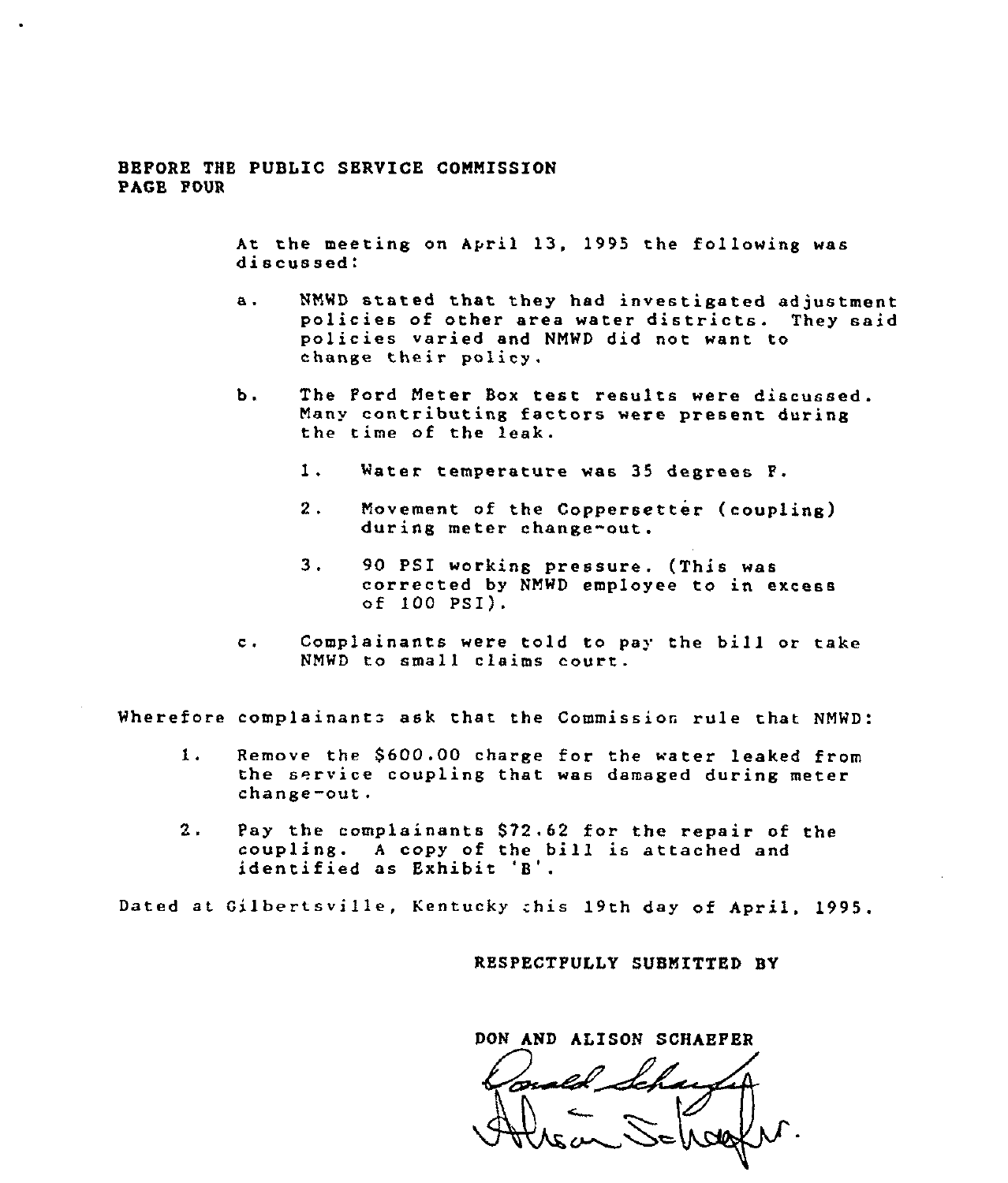# **EXHIBIT 'A'**

 $\mathcal{L}(\mathcal{L}^{\mathcal{L}})$  and  $\mathcal{L}(\mathcal{L}^{\mathcal{L}})$  and  $\mathcal{L}(\mathcal{L}^{\mathcal{L}})$ 

 $\ddot{\phantom{1}}$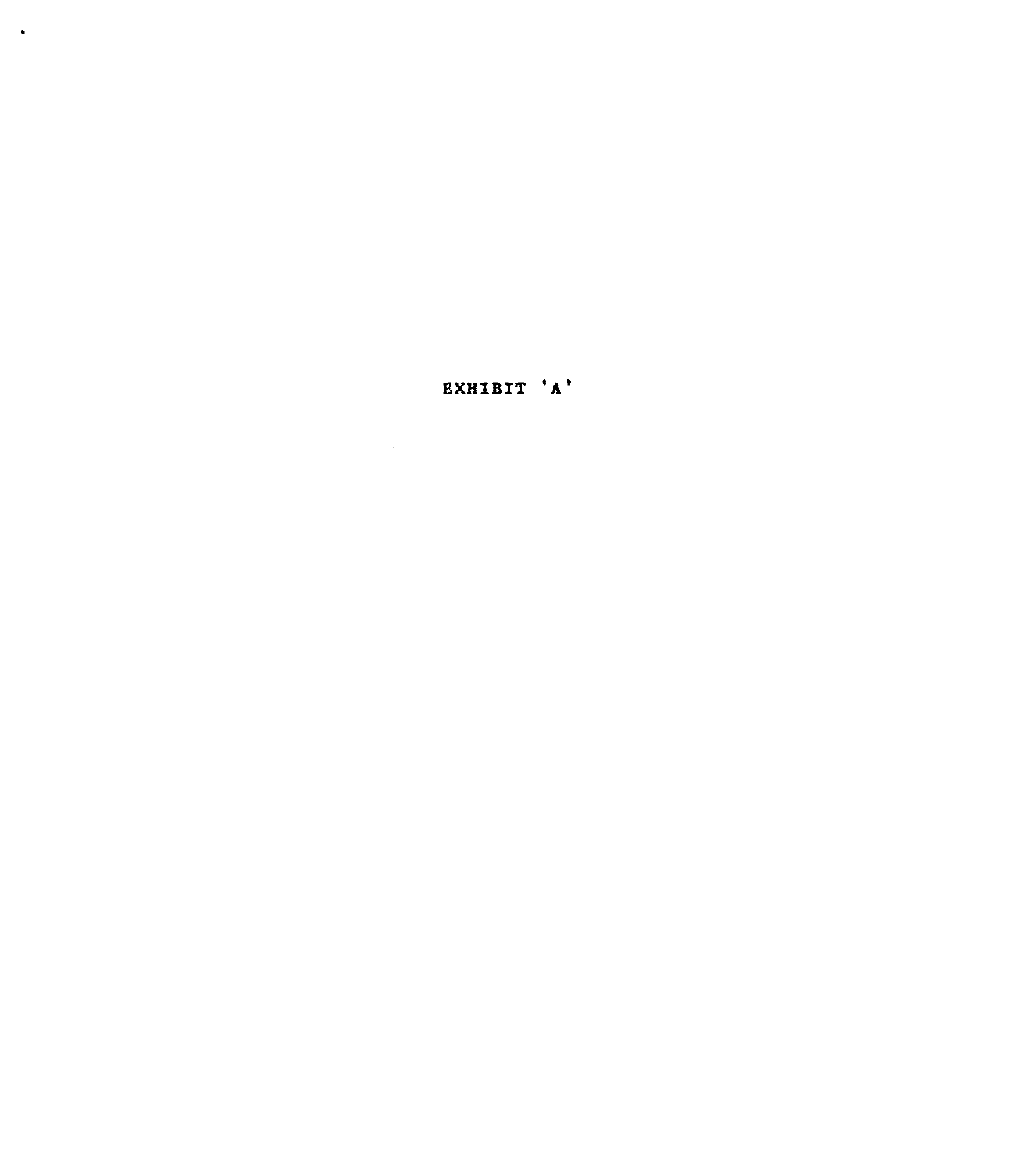# The <sup>I</sup> **The Meter Box Company, Inc.**

January 2G, 1995

Ms. Amy Harwood North Marshall Water District 55 Frankfort Road Benton KY 42025

Dear Ms. Harwood:

ſ

 $\overline{\mathcal{L}}$ 

Our Product Assurance Department has evaluated the C87-33 3/4" Male iron Pipe thread by 3/4" Compression, Pack Joint Coupling for schedule 40 PVC pipe. The return included a length of 3/4" PVC pipe.

A dimensional check of, the schedule 40 PVC pipe reveals a proper outside diameter. Visual inspection of the coupling shows the Pack Joint nut is in its original, installed position; the bond of dirt and corrosion between the coupling sleeve and the Pack Joint nut was undisturbed. Dirt is compacted between the ends of the clamping mechanism. The position of the clamp screw and the presence of dirt in this area indicates that the clamp screw has not been tightened. The PVC pipe fits within the clamp's inside diameter without resistance. Disassembly and inspection of the coupling reveals all components conform to our design and manufacturing specifications. Further investigation of these design and manufacturing specifications. components indicate that the Pack Joint nut was tightened adequately.

Ms. Harwood, thank you very much fo. allowing us to examine this coupling; however, we were unable to find any defects. Since it appears the clamp screw was not tightened, it is possible the pipe may have eventually slipped out of the coupling. A combination of the claimed conditions may have contributed to the problem. These conditions include: the water temperature dropping to 35', movement of the Coppersetter during meter change-out and a 90 psi working pressure. The coupling will be returned to your attention as you requested.

Regards,

THE FORD METER BOX COMPANY, INC.

 $14$ critics

Rex Forbes Risk Administrator

RF:CMP CC: ADD, TH, TB, DG

> P.O. Box 443 • Wabash, Indiana U.S.A. 46992-0443 Phone: 219-563-3171 · Fax: 800-826-3487 · Overseas Fax: 219-563-0167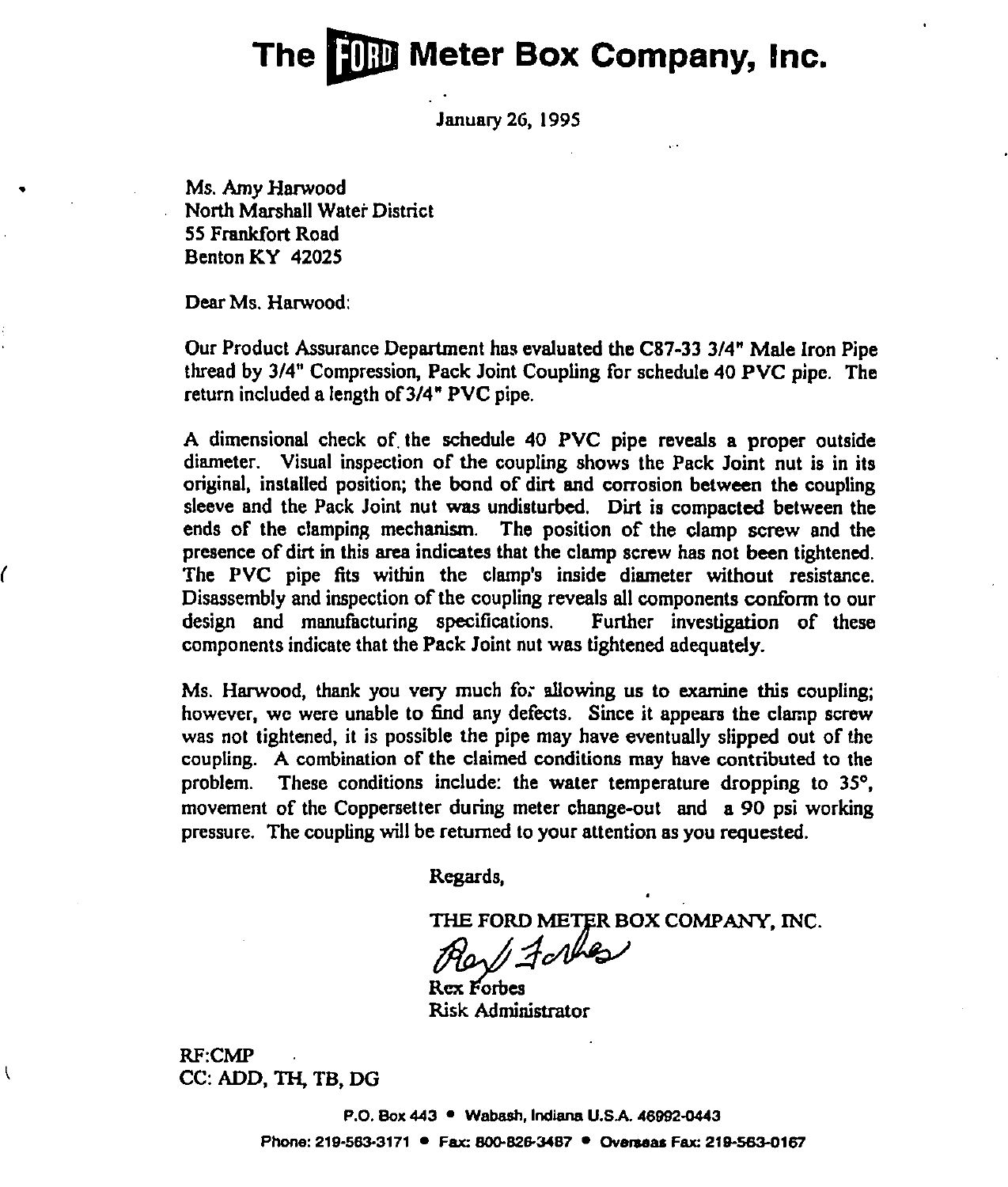EXHIBIT 'B'

 $\sim 10^{-10}$ 

 $\mathcal{L}(\mathcal{A})$  and  $\mathcal{L}(\mathcal{A})$